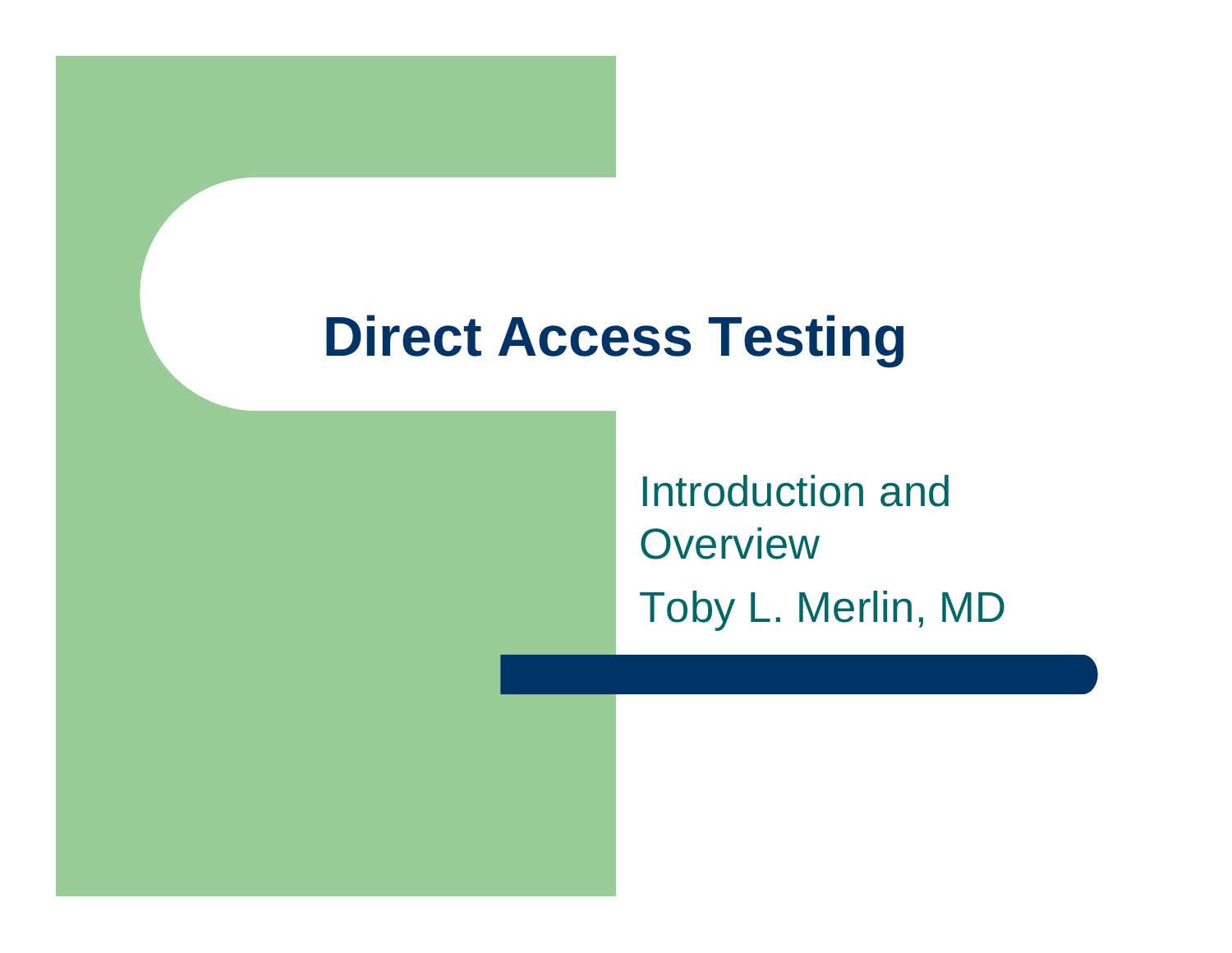- Consumer chooses tests
- Consumer pays for tests
- Consumer responsible for interpreting tests
- Consumer responsible for follow-up to test results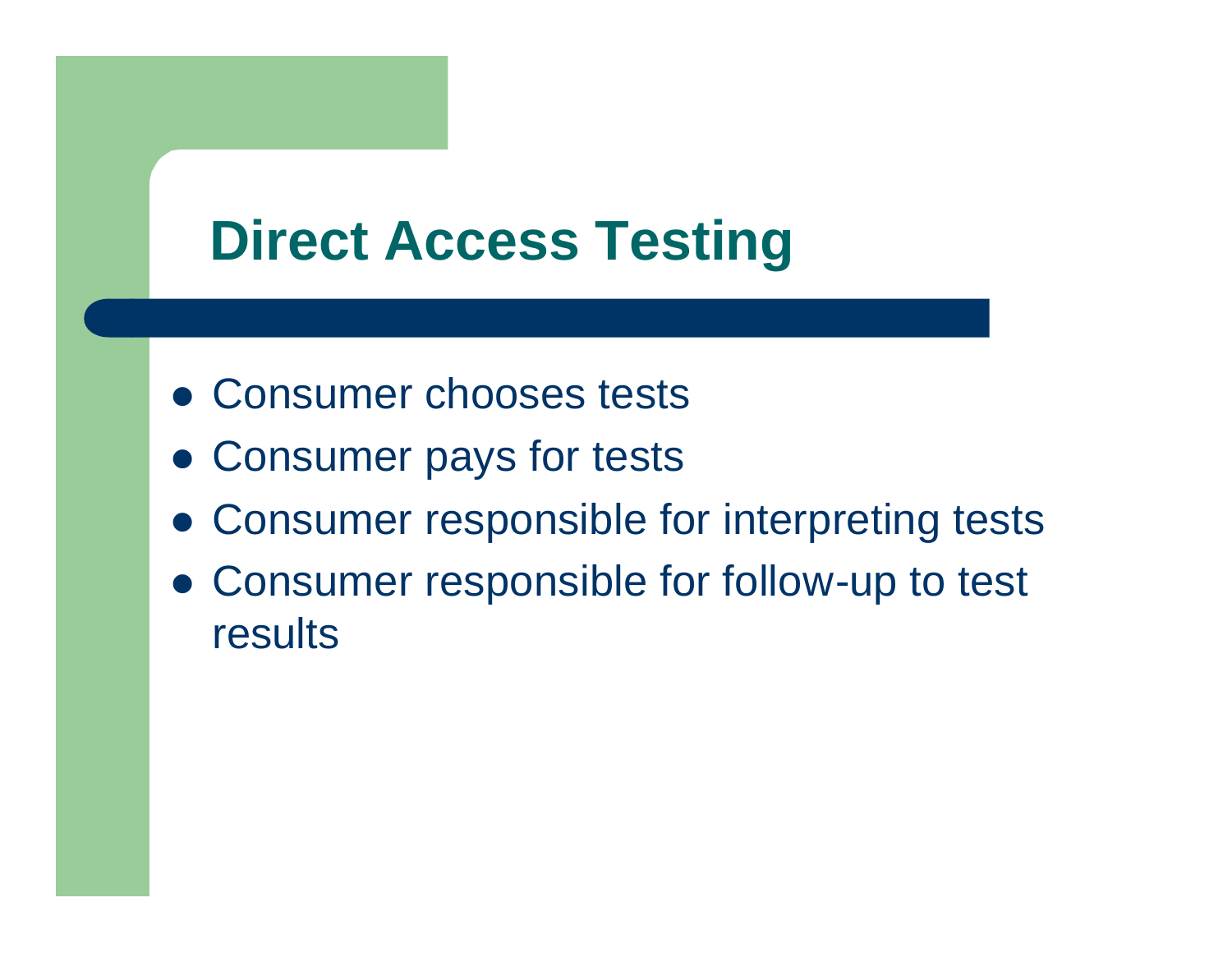### **Direct Access Testing "On line" or "By phone"**

- Healthcheckusa.com
- Directlab.com
- Health-tests-direct.com
- QuesTest.com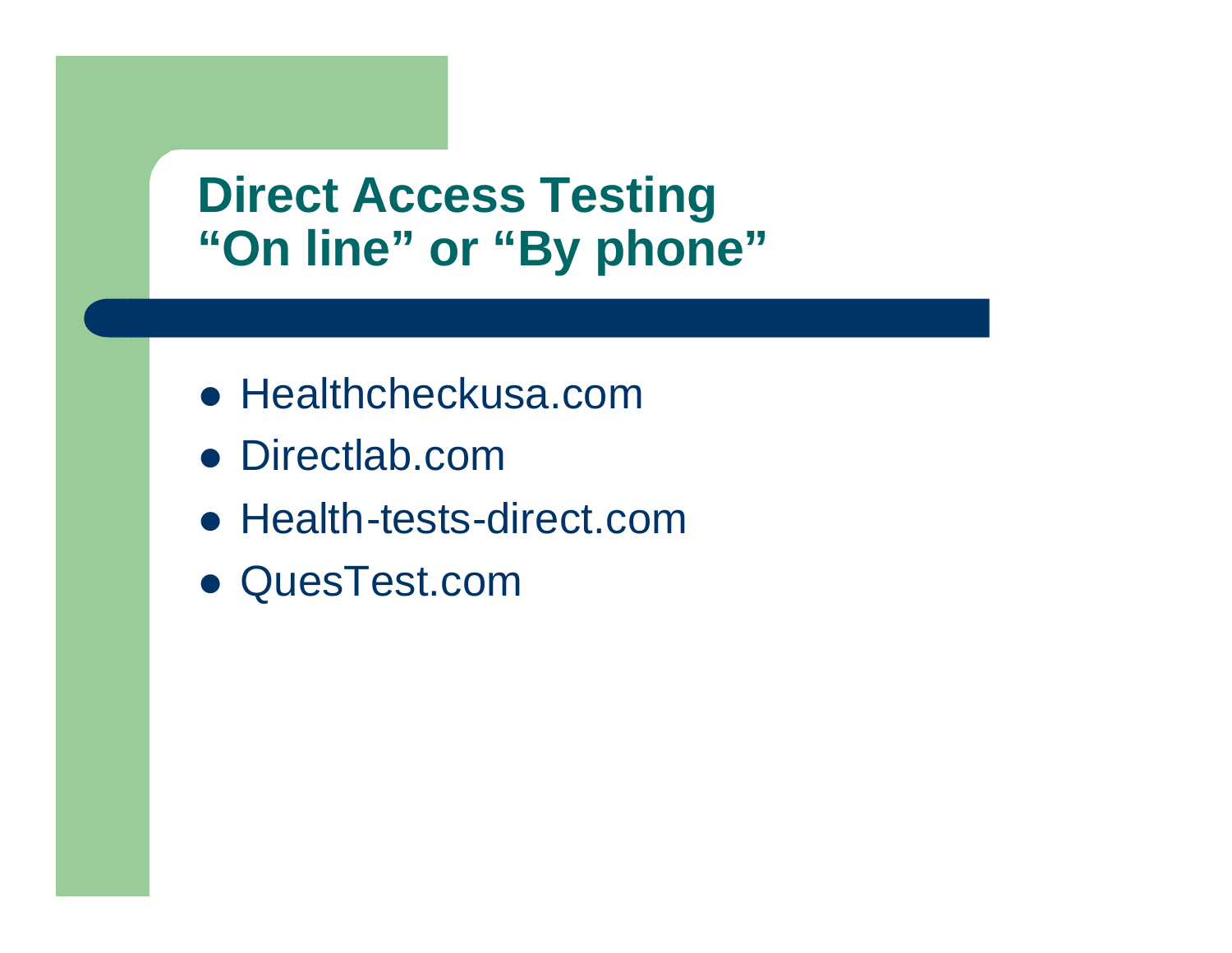#### **Direct Access Testing "Storefront Services"**

- 10-15% of hospital and commercial laboratories currently offer direct access testing
- Venues:
	- Laboratory collection centers
	- **Pharmacies**
	- Shopping malls
	- Grocery stores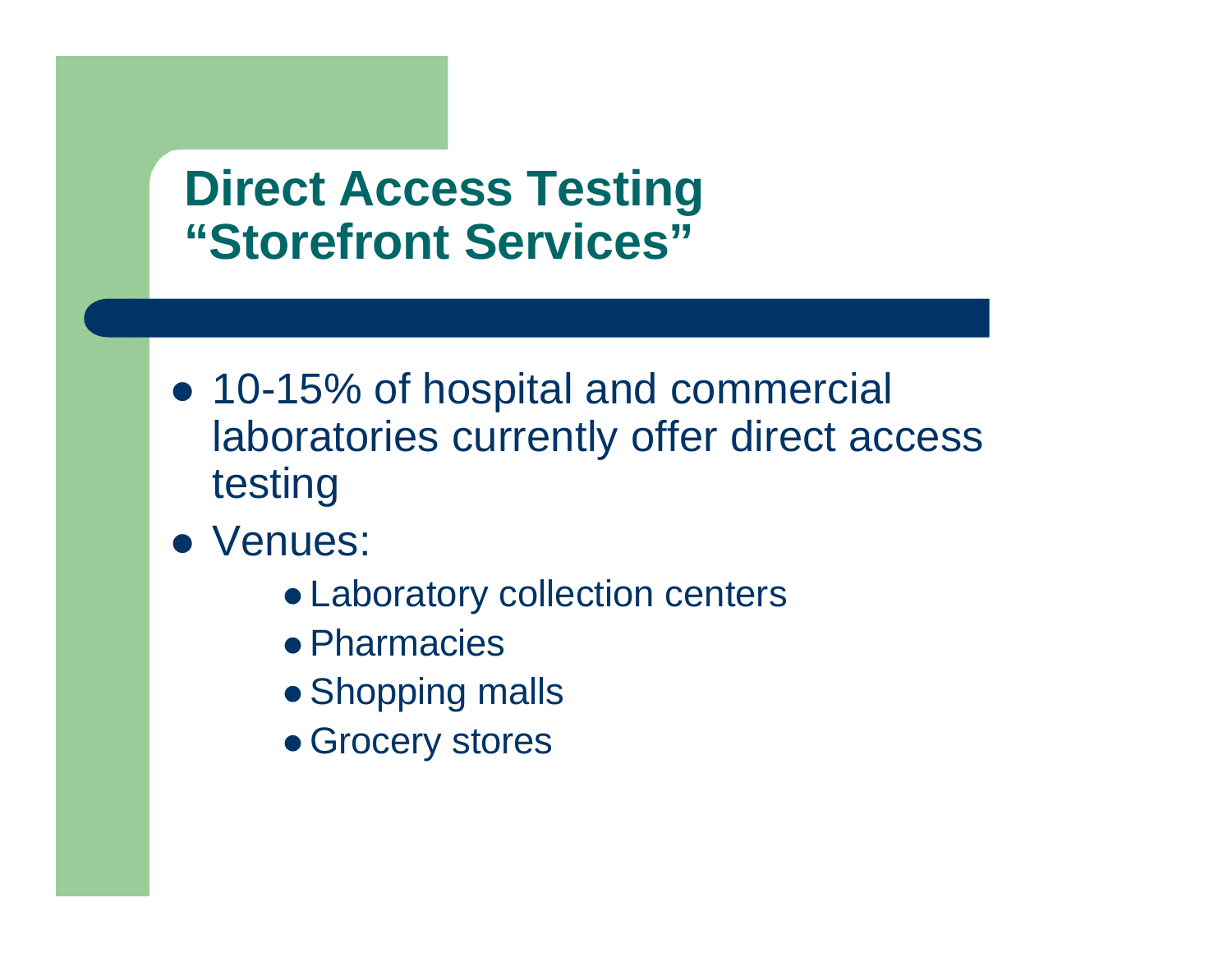#### **Direct Access Testing Test menus**

- Some companies restrict consumer ordering to limited menus of familiar tests
	- Lipids, glucose, prostate specific antigen, HIV
- Other companies offer access to any laboratory test
	- One laboratory advertises 5,600 test selections
	- Genetic tests included in menus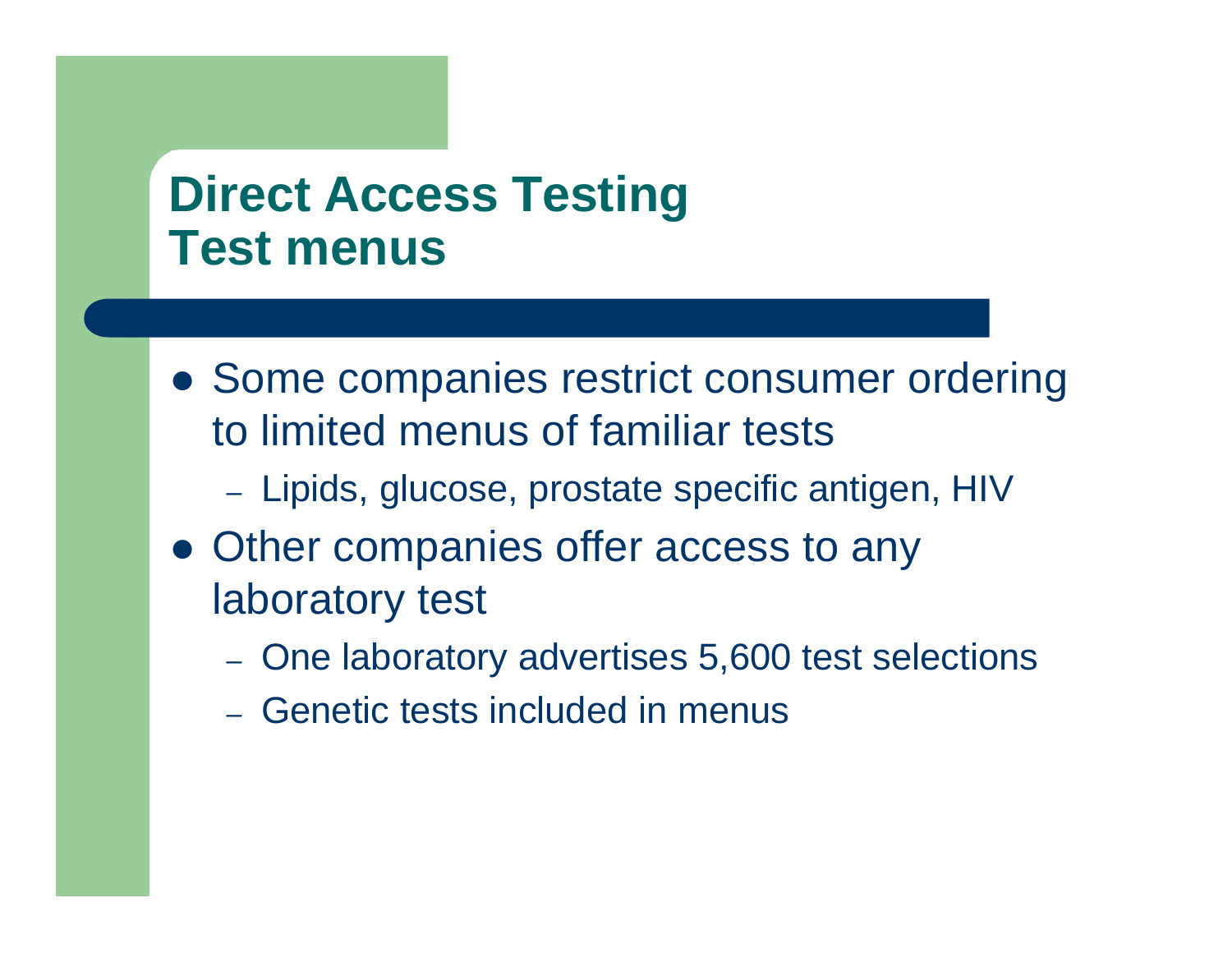#### **Direct Access Testing Media Attention**

- New York Times
- Washington Post
- Wall Street Journal
- $\bullet$  Time
- Public Broadcasting System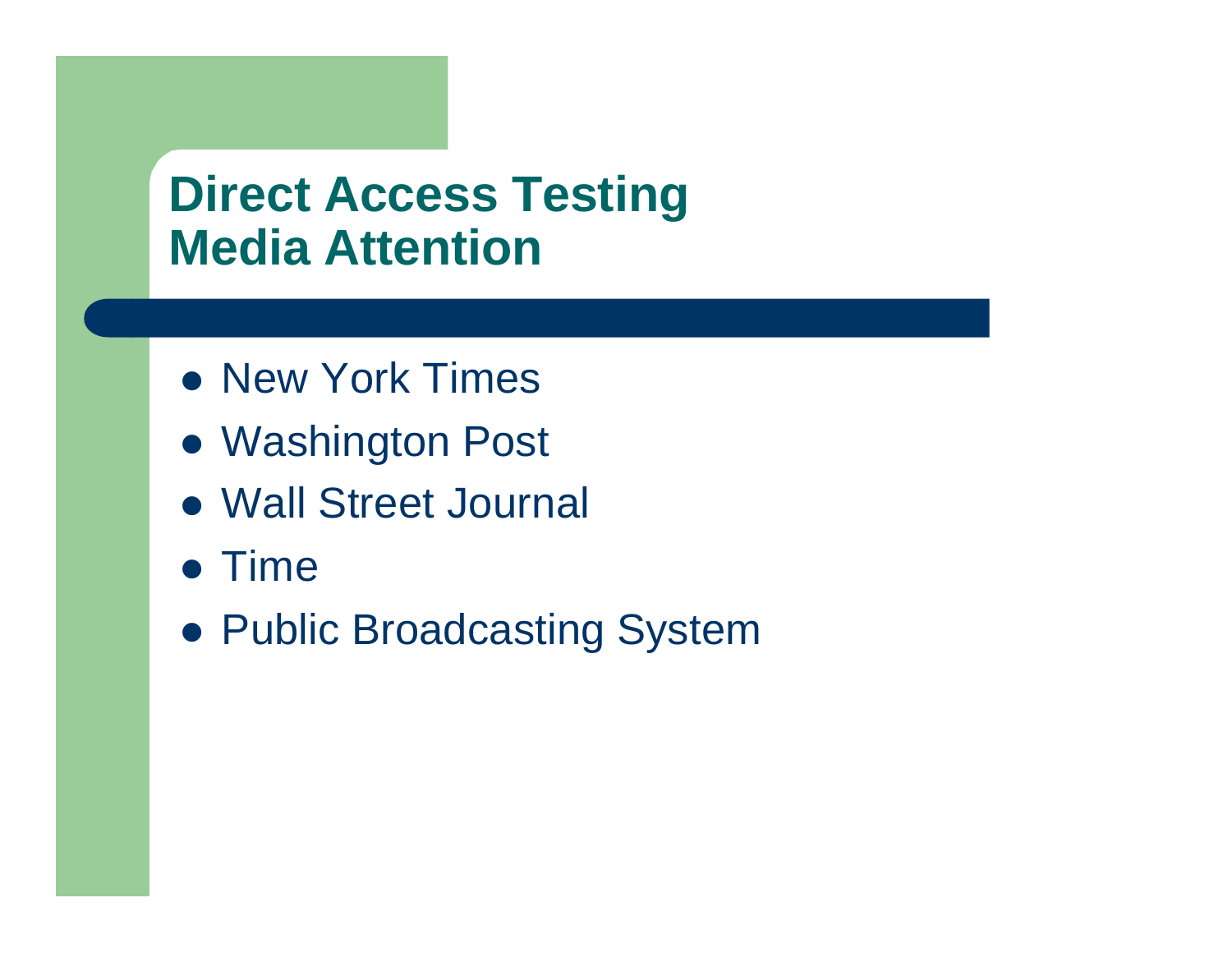### **Direct Access Testing-What the Media is Saying:**

- Consumer/patient empowerment
	- Taking charge of your own health testing
	- Disintermediation
		- No doctor
		- No insurance company
- **Convenience** 
	- Eliminating need for doctor's office visit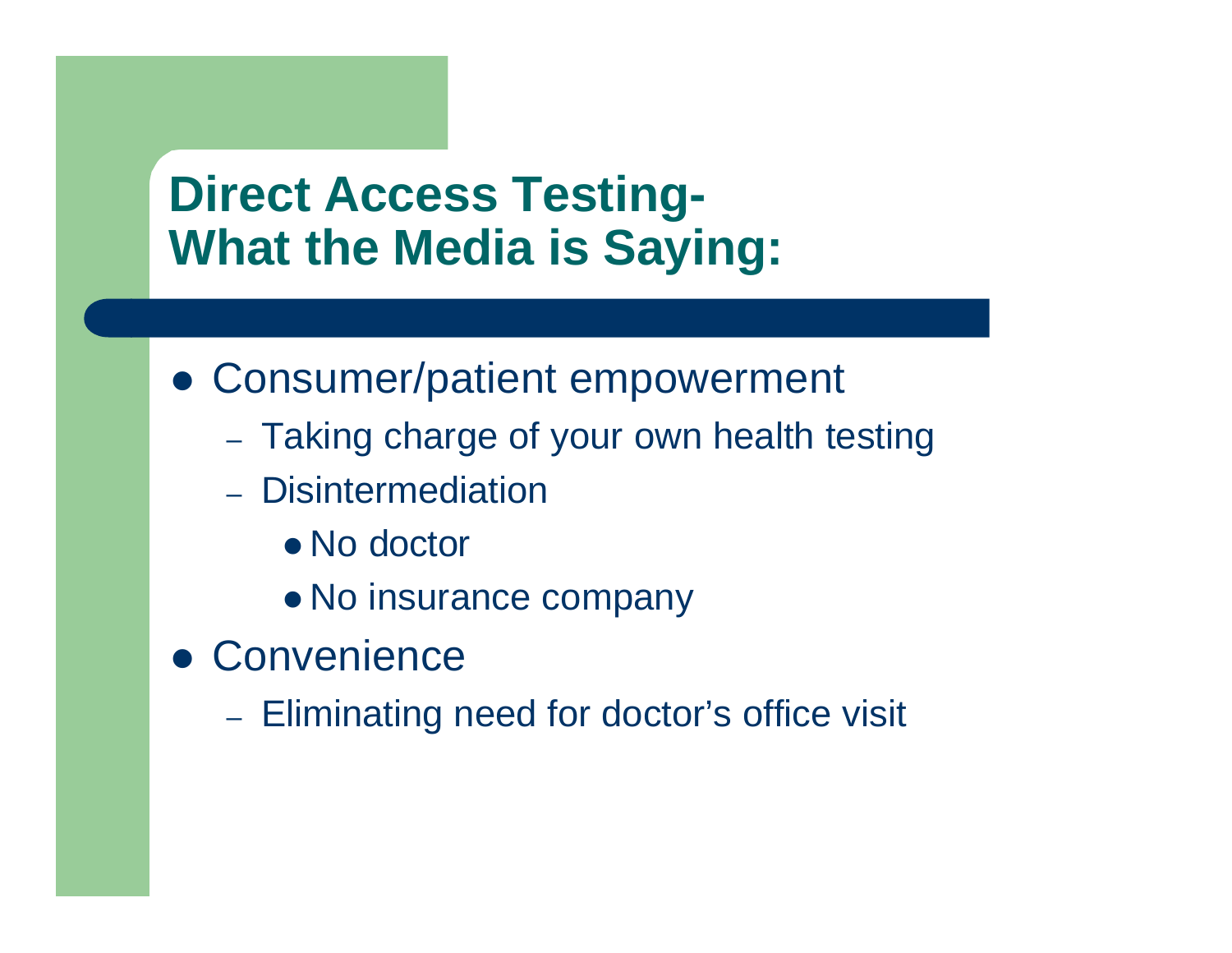### **Direct Access Testing-What the Media is Saying:**

- Cost savings
	- No doctor's office visit
	- Favorable pricing
- Privacy
	- No doctor
	- No insurance company
	- No medical record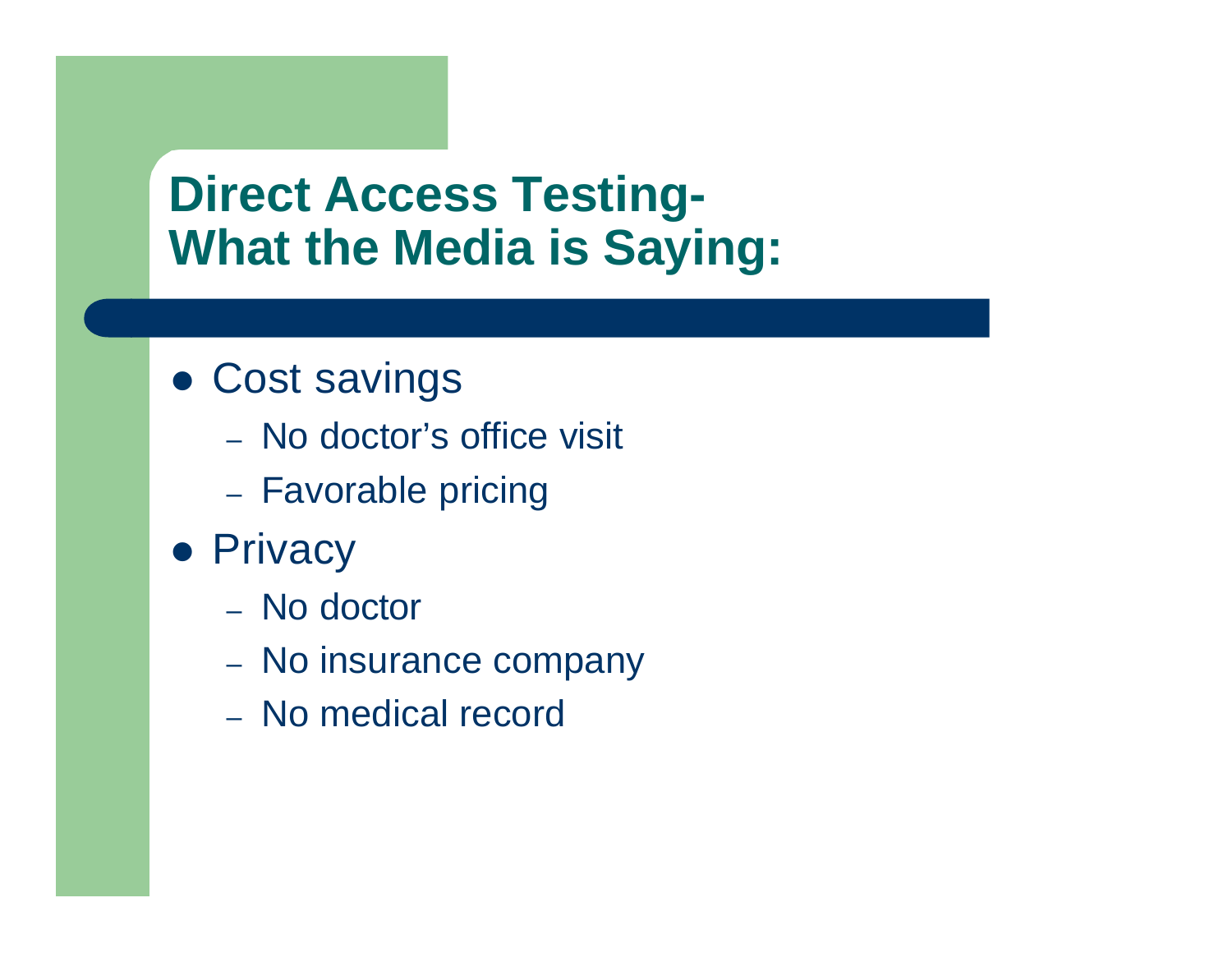### **Direct Access Testing What the Media is Saying:**

- Marketing "health screening"
	- Comprehensive wellness profile
	- Executive health profile
	- Women's health profile
- Marketing to
	- "well-heeled"
	- "worried well"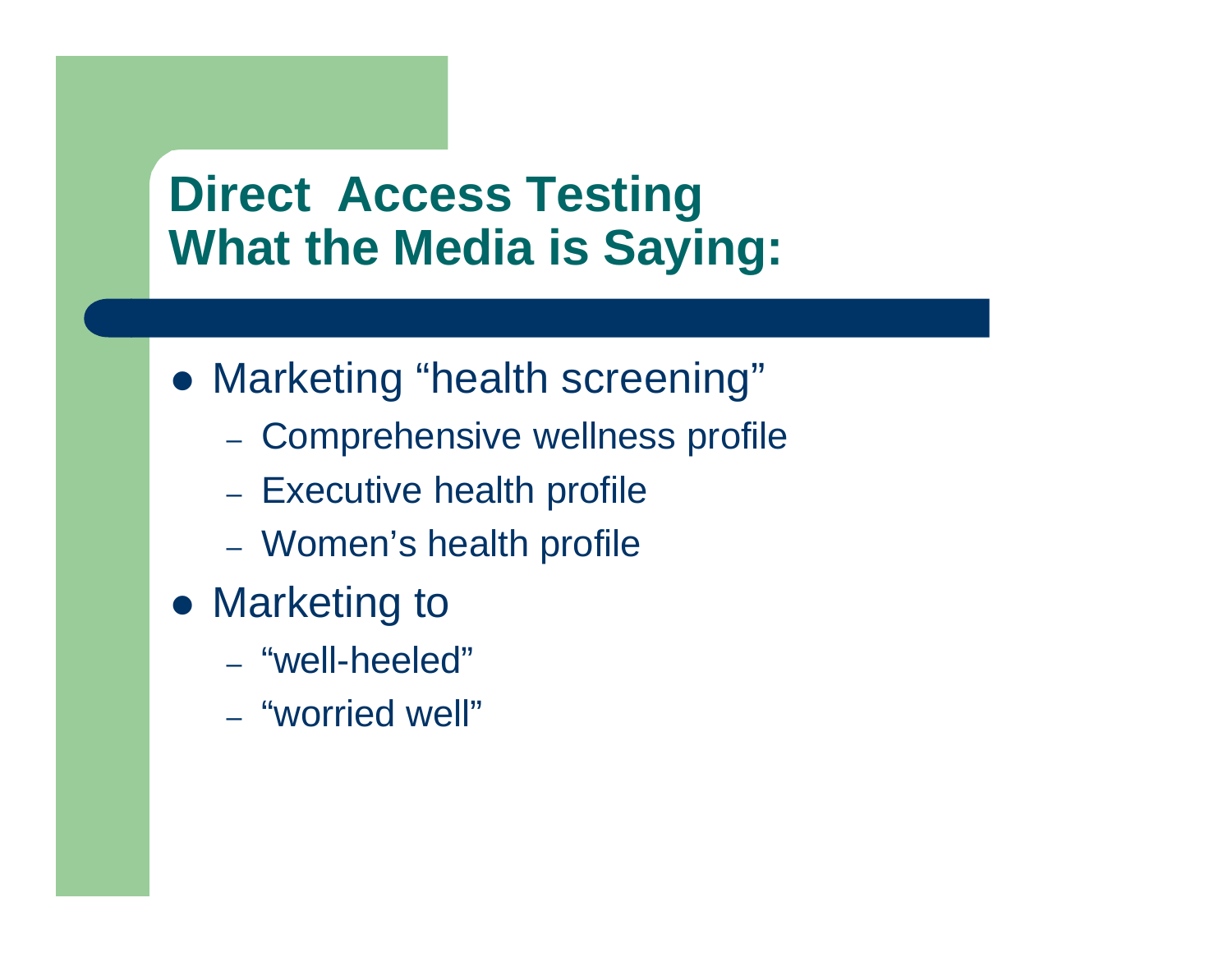- Paradigm shift in heath care
	- Move away from a physician focus
	- Move toward a consumer focus
	- Marketing and sales of health care services directly to consumer
- Role of government
	- Bystander?
	- Observer and monitor?
	- Regulator?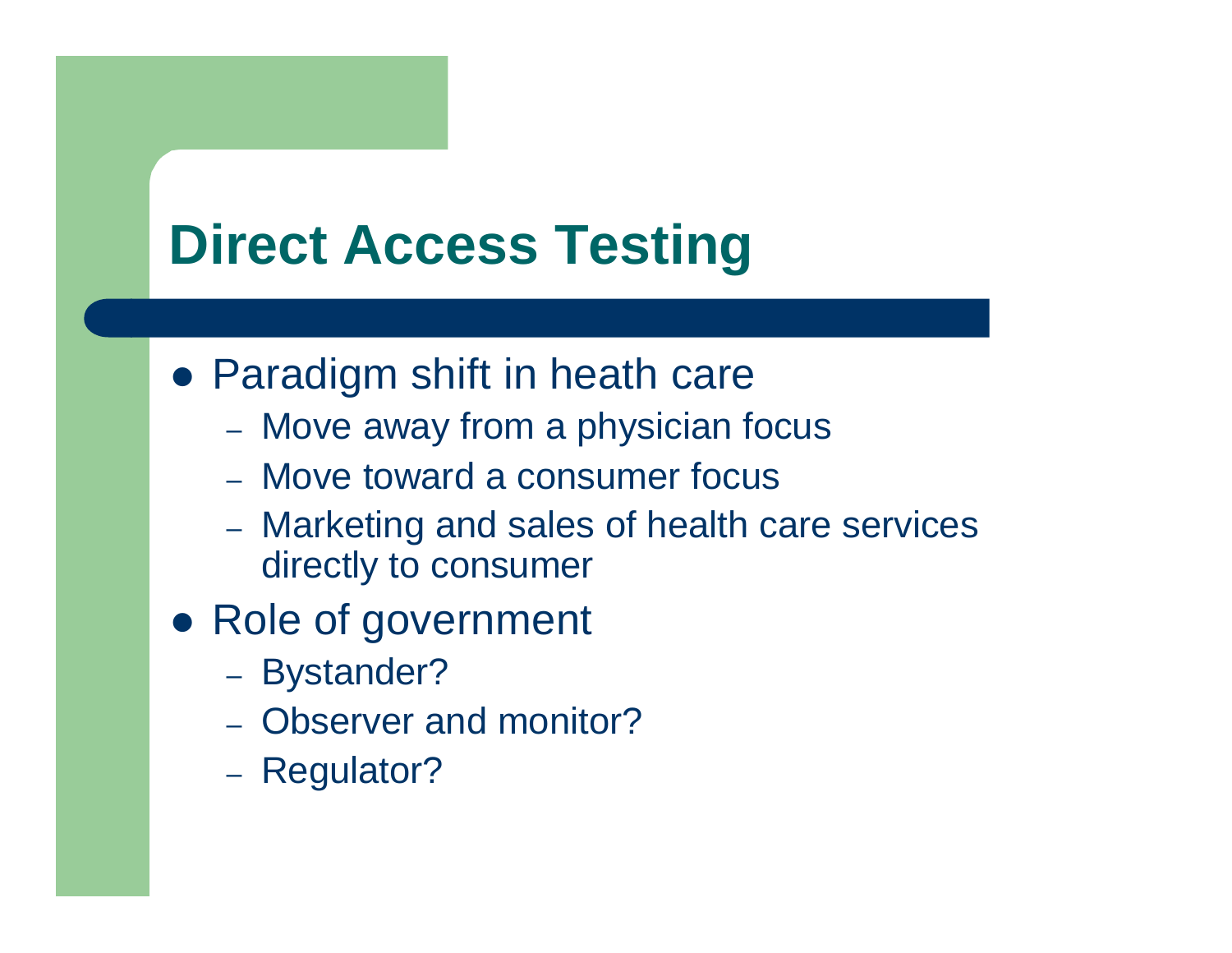What advice does the Clinical Laboratory Improvement Advisory Committee have for the Secretary of Health and Human Services about direct access testing?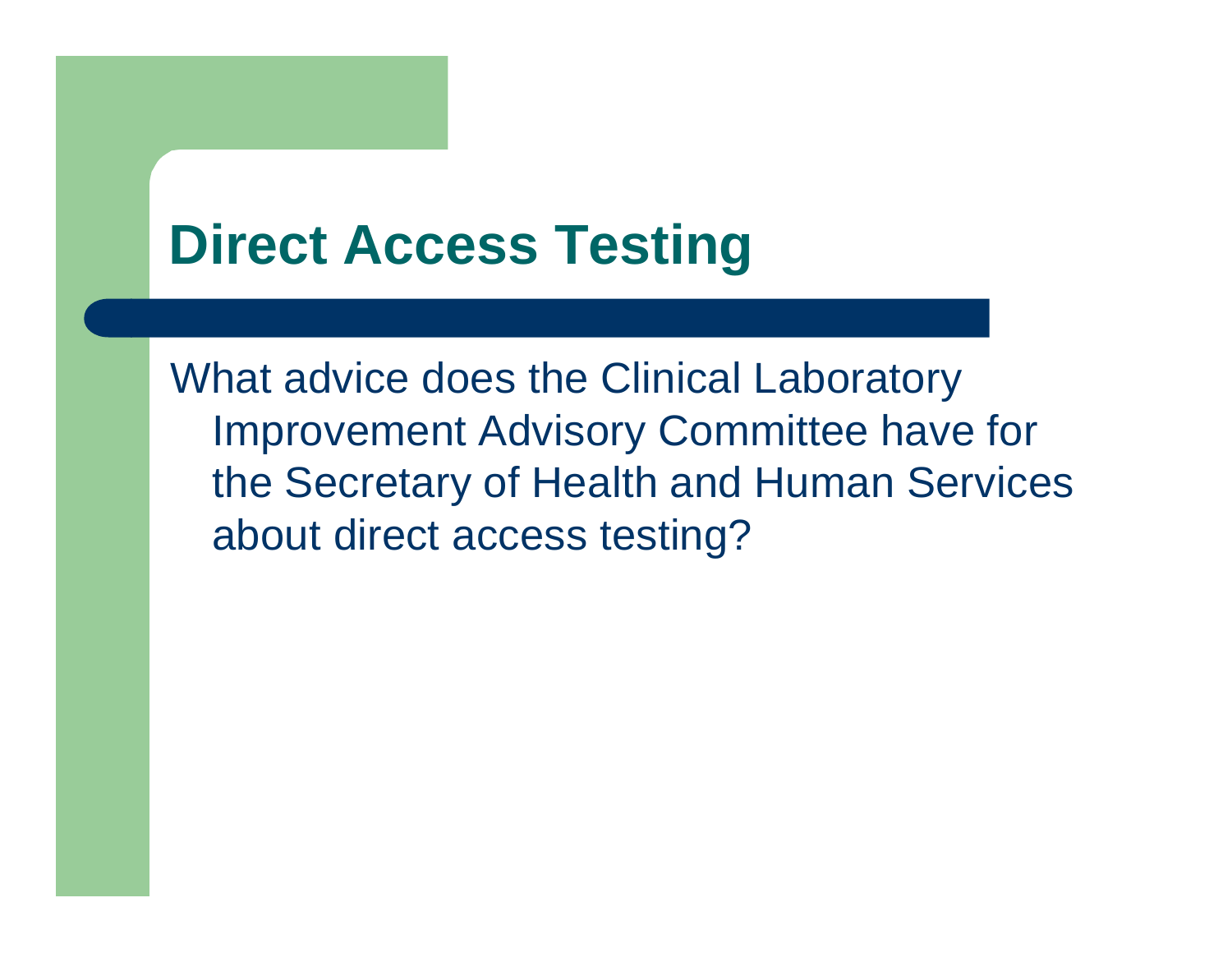#### **Direct Access Testing Background Information to CLIAC**

- Applicability of current CLIA regulations
- A physician's perspective
- A laboratory's perspective
- A consumer group's perspective
- Comments from various professional organizations
- Public comments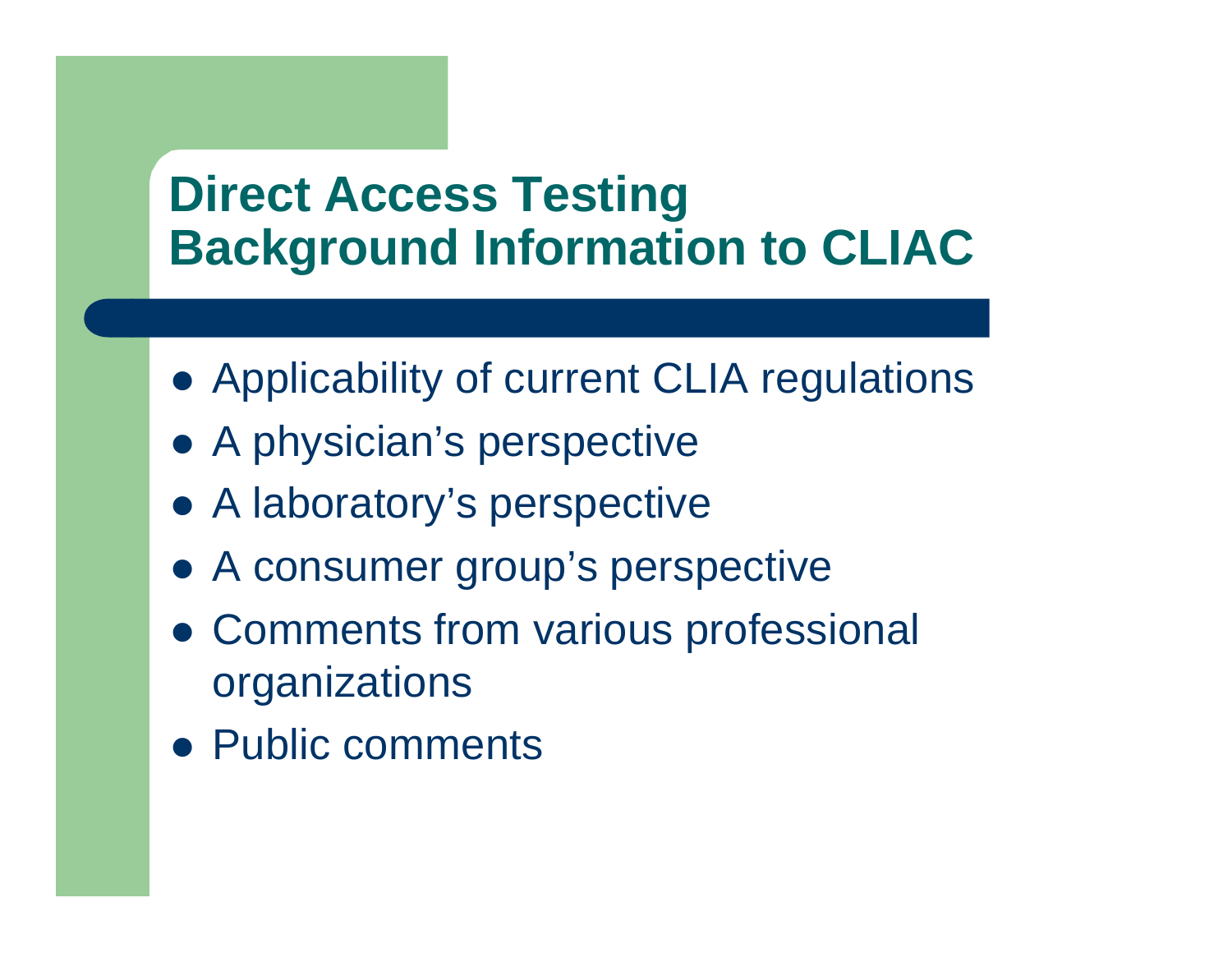Impact of CLIA

Rhonda Whalen Branch Chief, Laboratory Practice Standards Division of Laboratory Systems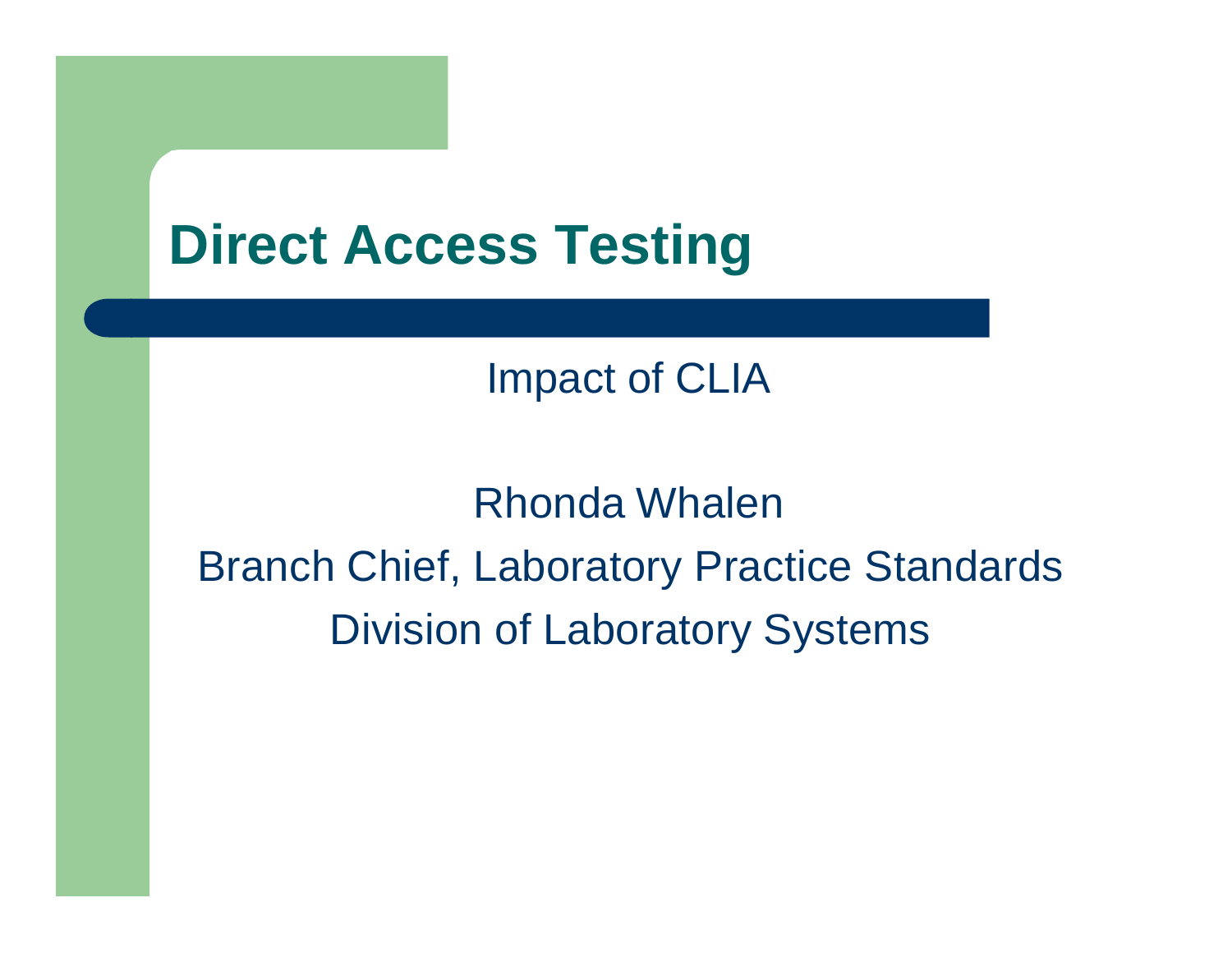#### A Physician's Perspective

### Verlin Janzen, MD. Practicing physician, laboratory director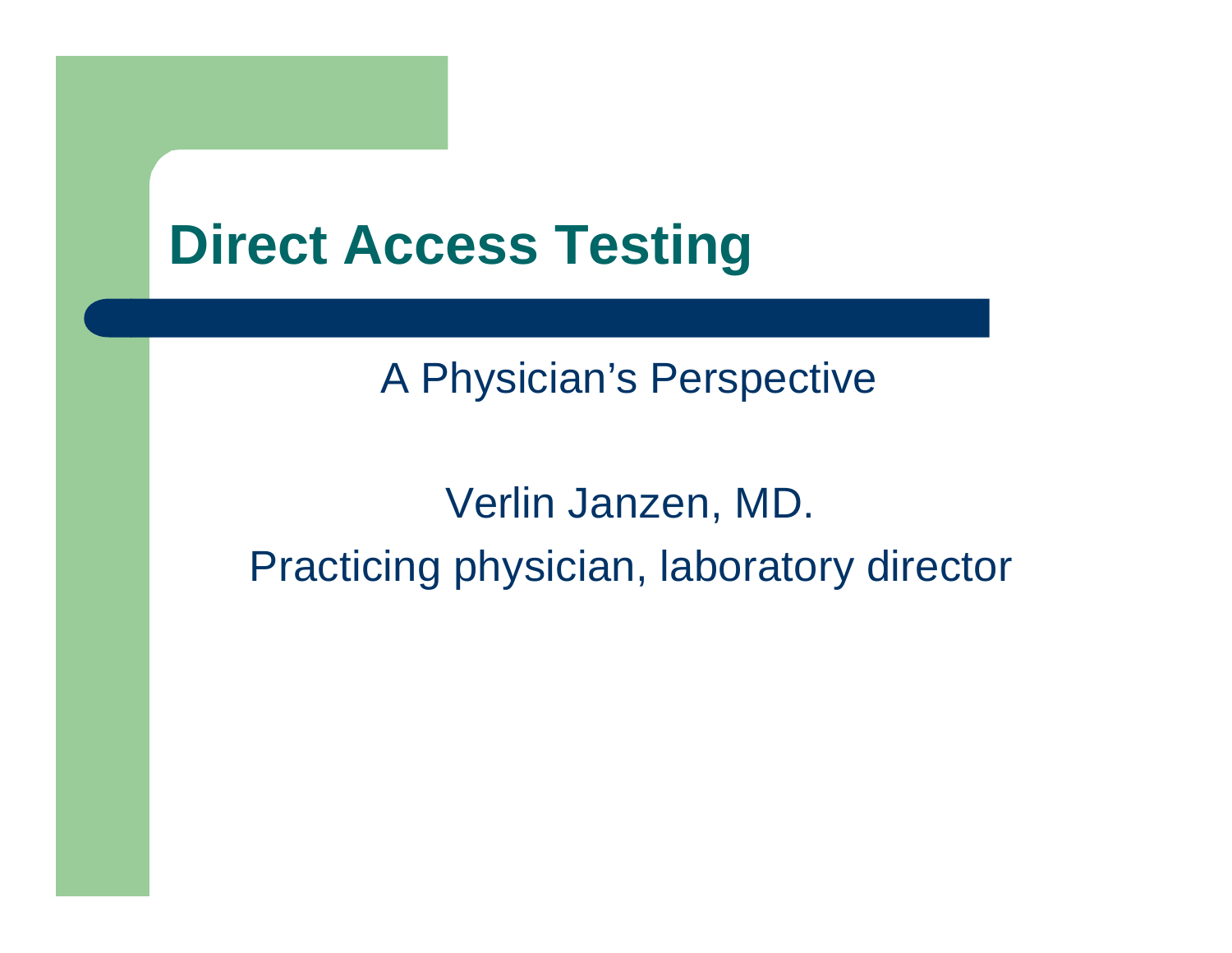A Laboratory's Perspective

Hughes Bakewell Vice President, Consumer Testing Quest Diagnostics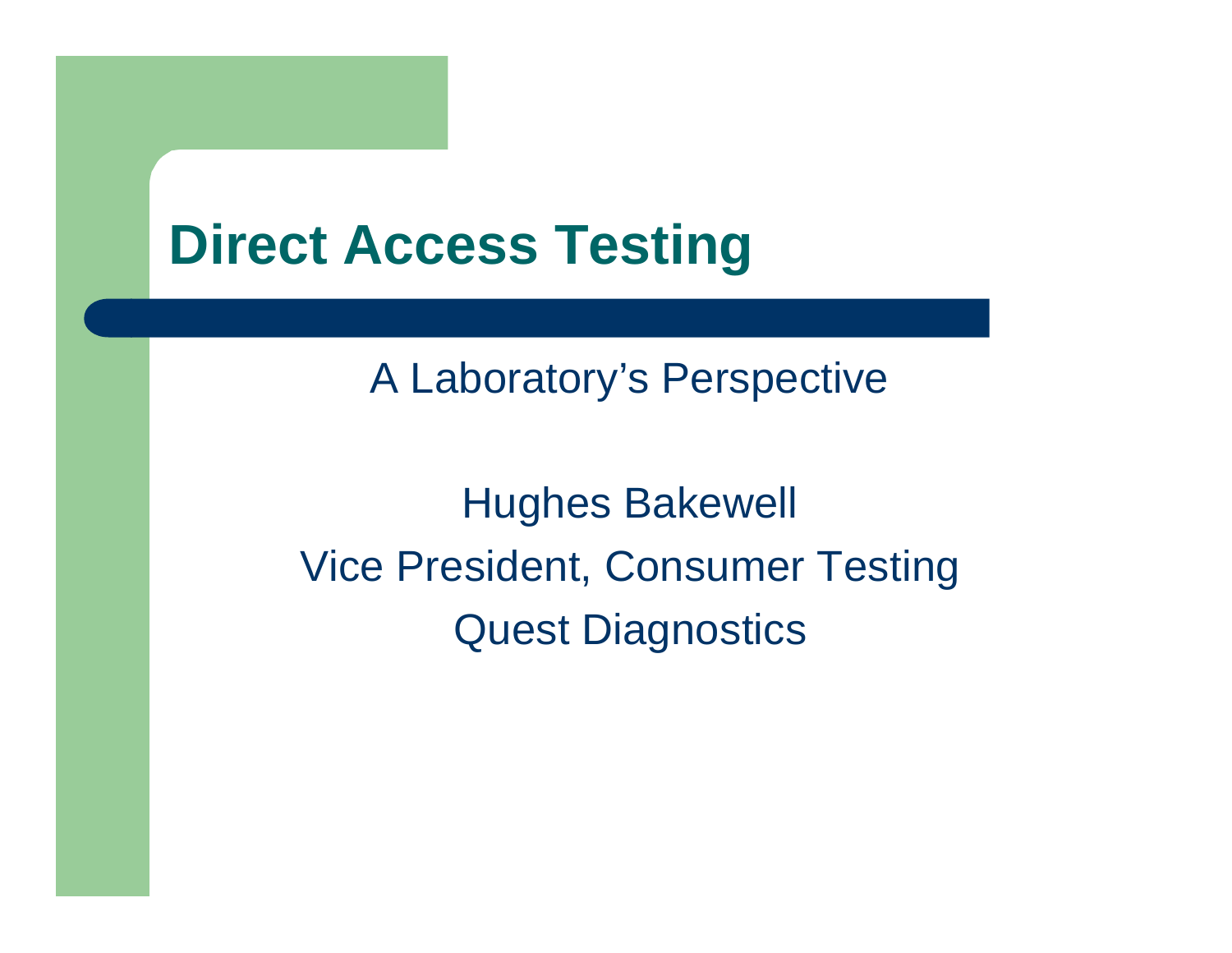#### A Consumer Group's Perspective

Charles Inlander President, People's Medical Society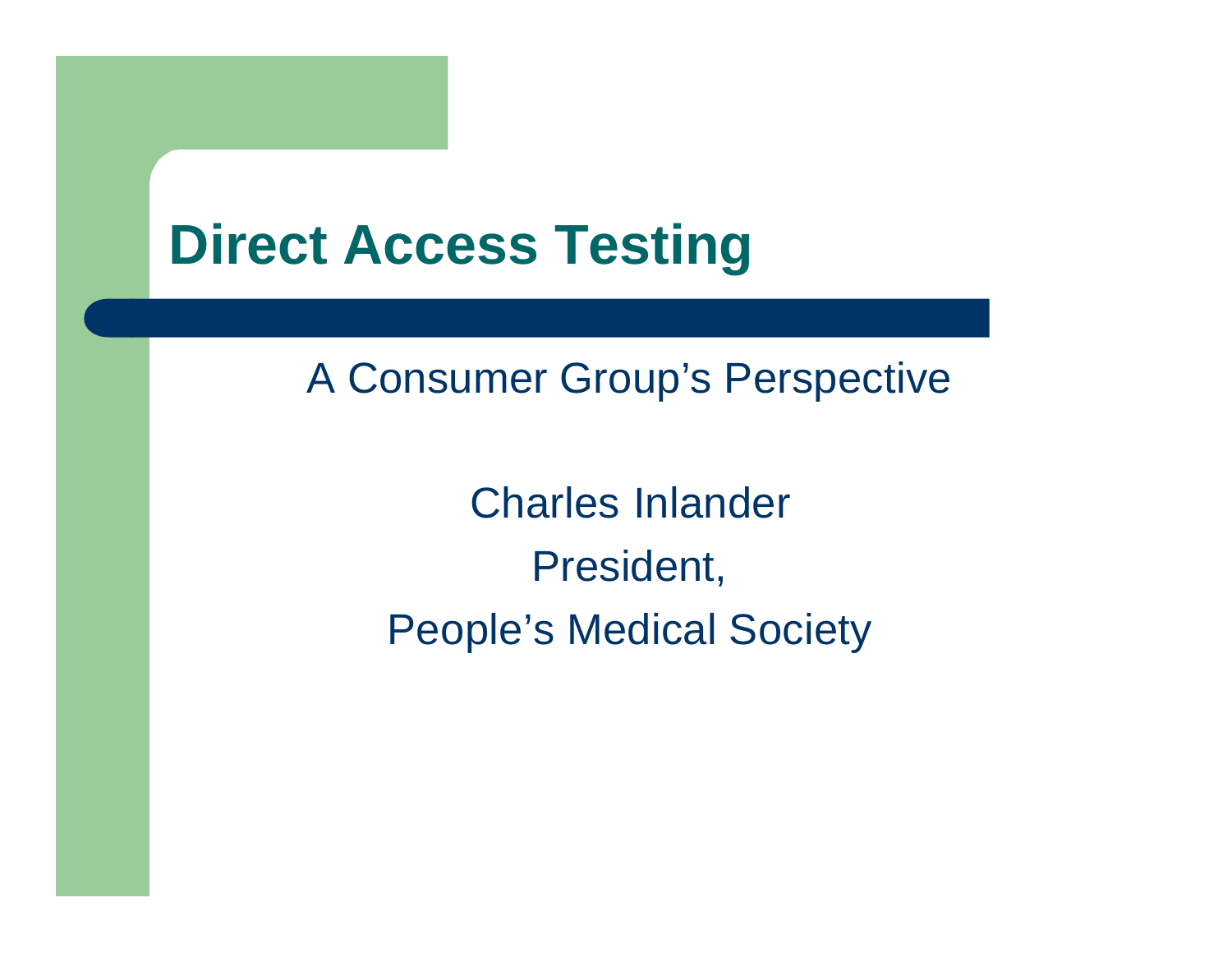**Comments** College of American Pathologists American Society for Clinical Pathology American Society for Clinical Laboratory **Science** American Association for Clinical Chemistry Federal Trade Commission Others…